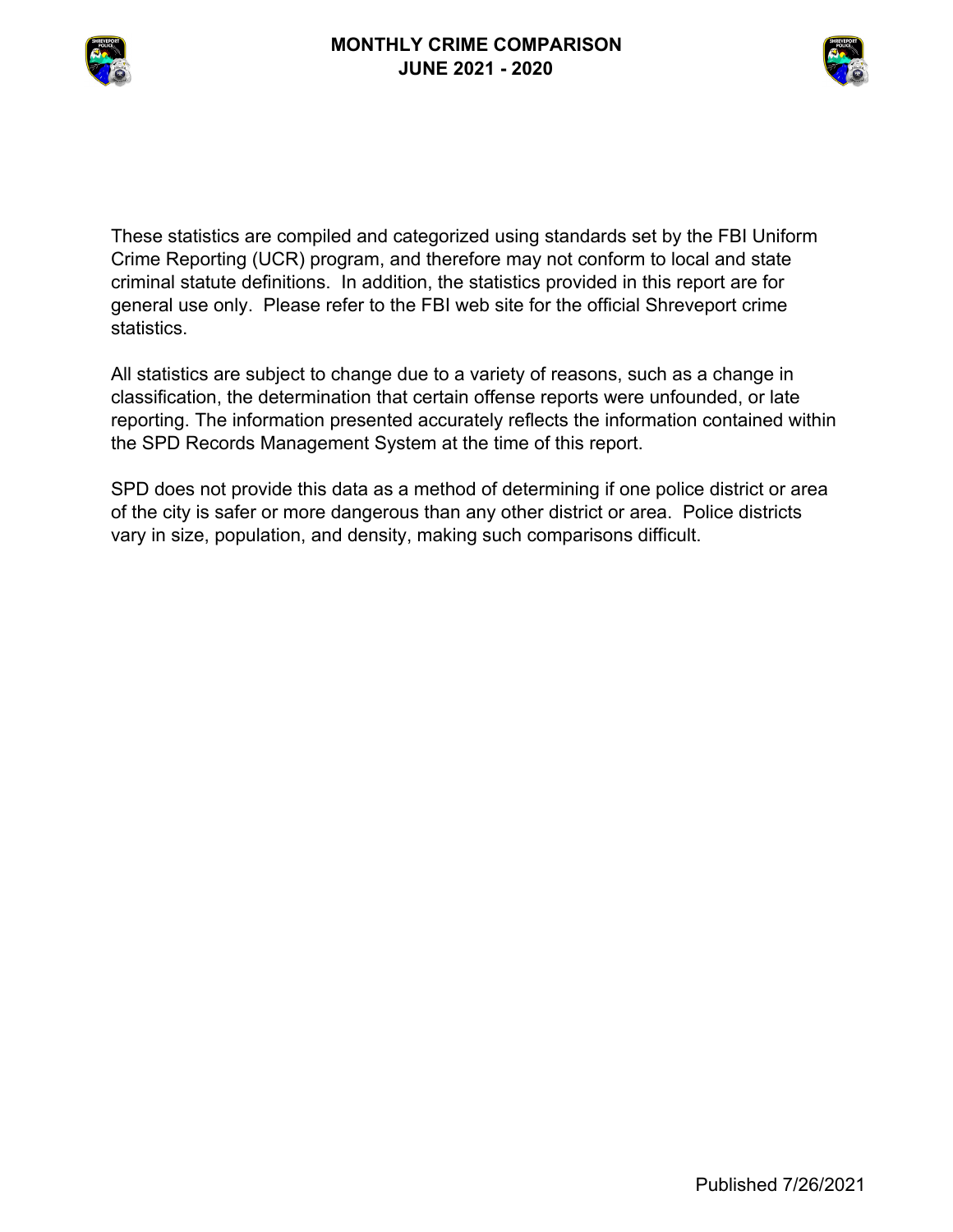|                                                                                           |                                                      |                  | <b>JUNE 2021 - 2020</b> |           |                  |                   |
|-------------------------------------------------------------------------------------------|------------------------------------------------------|------------------|-------------------------|-----------|------------------|-------------------|
|                                                                                           |                                                      | <b>NUMBER OF</b> | <b>PERCENT OF</b>       |           | <b>NUMBER OF</b> | <b>PERCENT OF</b> |
|                                                                                           |                                                      | <b>OFFENSES</b>  | <b>INCREASE</b>         |           | <b>OFFENSES</b>  | <b>INCREASE</b>   |
| <b>TYPE OF</b>                                                                            |                                                      | <b>JUNE</b>      | <b>OR</b>               |           | <b>YTD</b>       | <b>OR</b>         |
| <b>CRIME</b>                                                                              | 2021                                                 | 2020             | <b>DECREASE</b>         | 2021      | 2020             | <b>DECREASE</b>   |
| <b>HOMICIDE</b>                                                                           | 7                                                    | 8                | $-13%$                  | 45        | 23               | 96%               |
| <b>MANSLAUGHTER</b>                                                                       | $\pmb{0}$                                            | 0                | <b>NA</b>               | $\pmb{0}$ | 1                | $-100%$           |
| <b>JUSTIFIED HOMICIDE</b>                                                                 | $\mathbf 0$                                          | $\mathbf{1}$     | $-100%$                 | 1         | 6                | $-83%$            |
| <b>TOTAL HOMICIDE</b>                                                                     | $\overline{7}$                                       | 9                | $-22%$                  | 46        | 30               | 53%               |
| <b>RAPE</b>                                                                               |                                                      |                  |                         |           |                  |                   |
| Forcible Rape                                                                             | 12                                                   | 9                | 33%                     | 62        | 60               | 3%                |
| <b>ROBBERY</b>                                                                            |                                                      |                  |                         |           |                  |                   |
| Person Robbery                                                                            |                                                      |                  |                         |           |                  |                   |
| Armed                                                                                     | 10                                                   | 14               | $-29%$                  | 64        | 67               | $-4%$             |
| Simple                                                                                    | 10<br>9<br>20<br>23<br>3<br>$\overline{2}$<br>1<br>0 |                  | 11%                     | 33        | 29               | 14%               |
| <b>Total Person Robbery</b>                                                               |                                                      |                  | $-13%$                  | 97        | 96               | 1%                |
| <b>Business Robbery</b>                                                                   |                                                      |                  |                         |           |                  |                   |
| Armed                                                                                     |                                                      |                  | $-33%$                  | 20        | 16               | 25%               |
| Simple                                                                                    |                                                      |                  | <b>NA</b>               | 3         | $\overline{4}$   | $-25%$            |
| <b>Total Business Robbery</b>                                                             | 3                                                    | 3                | 0%                      | 23        | 20               | 15%               |
| <b>TOTAL ROBBERY</b>                                                                      | 23                                                   | 26               | $-12%$                  | 120       | 116              | 3%                |
| <b>AGGRAVATED ASSAULT/</b>                                                                |                                                      |                  |                         |           |                  |                   |
| <b>BATTERY</b>                                                                            | 99                                                   | 134              | $-26%$                  | 616       | 596              | 3%                |
| <b>BURGLARY</b>                                                                           |                                                      |                  |                         |           |                  |                   |
| Residential                                                                               | 88                                                   | 85               | 4%                      | 450       | 517              | $-13%$            |
| <b>Business</b>                                                                           | 21                                                   | 22               | $-5%$                   | 144       | 181              | $-20%$            |
| <b>TOTAL</b>                                                                              | 109                                                  | 107              | 2%                      | 594       | 698              | $-15%$            |
| THEFT                                                                                     |                                                      |                  |                         |           | $\overline{2}$   |                   |
| <b>Purse Snatching</b>                                                                    | 1                                                    | 0                | <b>NA</b>               | 4         |                  | 100%              |
| Shoplifting<br><b>Theft from Business</b>                                                 | 62                                                   | 176              | $-65%$                  | 555       | 1,011            | $-45%$            |
|                                                                                           | 28                                                   | 23               | 22%                     | 127       | 136              | $-7%$             |
| <b>Theft from Residence</b>                                                               | 88                                                   | 115              | $-23%$                  | 501       | 647              | $-23%$            |
| Auto Accessory Theft                                                                      | 39                                                   | 38               | 3%                      | 222       | 215              | 3%                |
| Theft from Auto                                                                           | 152                                                  | 86               | 77%                     | 848       | 904              | $-6%$             |
| <b>Other Thefts</b>                                                                       | 73                                                   | 85               | $-14%$                  | 436       | 458              | $-5%$             |
| <b>TOTAL</b>                                                                              | 443                                                  | 523              | $-15%$                  | 2,693     | 3,373            | $-20%$            |
| <b>AUTO THEFT</b>                                                                         | 56                                                   | 44               | 27%                     | 402       | 306              | 31%               |
| <b>GRAND TOTAL</b>                                                                        | 749                                                  | 852              | $-12%$                  | 4,533     | 5,179            | $-12%$            |
| <b>VIOLENT CRIME INDEX</b><br>(Homicide, Rape, Robbery and<br>Aggravated Assault/Battery) | 141                                                  | 178              | $-21%$                  | 844       | 802              | 5%                |
| <b>PROPERTY CRIME INDEX</b>                                                               | eno.                                                 | <b>671</b>       | 100 <sub>l</sub>        |           | $2600 + 277$     | 160/              |

**MONTHLY CRIME COMPARISON**

*FBI NUMBERS MAINTAINED ON THE FBI UCR WEB SITE DO NOT REFLECT JUSTIFIED HOMICIDES*

(Burglary, Theft and Auto Theft)

608 674 -10% 3,689 4,377 -16%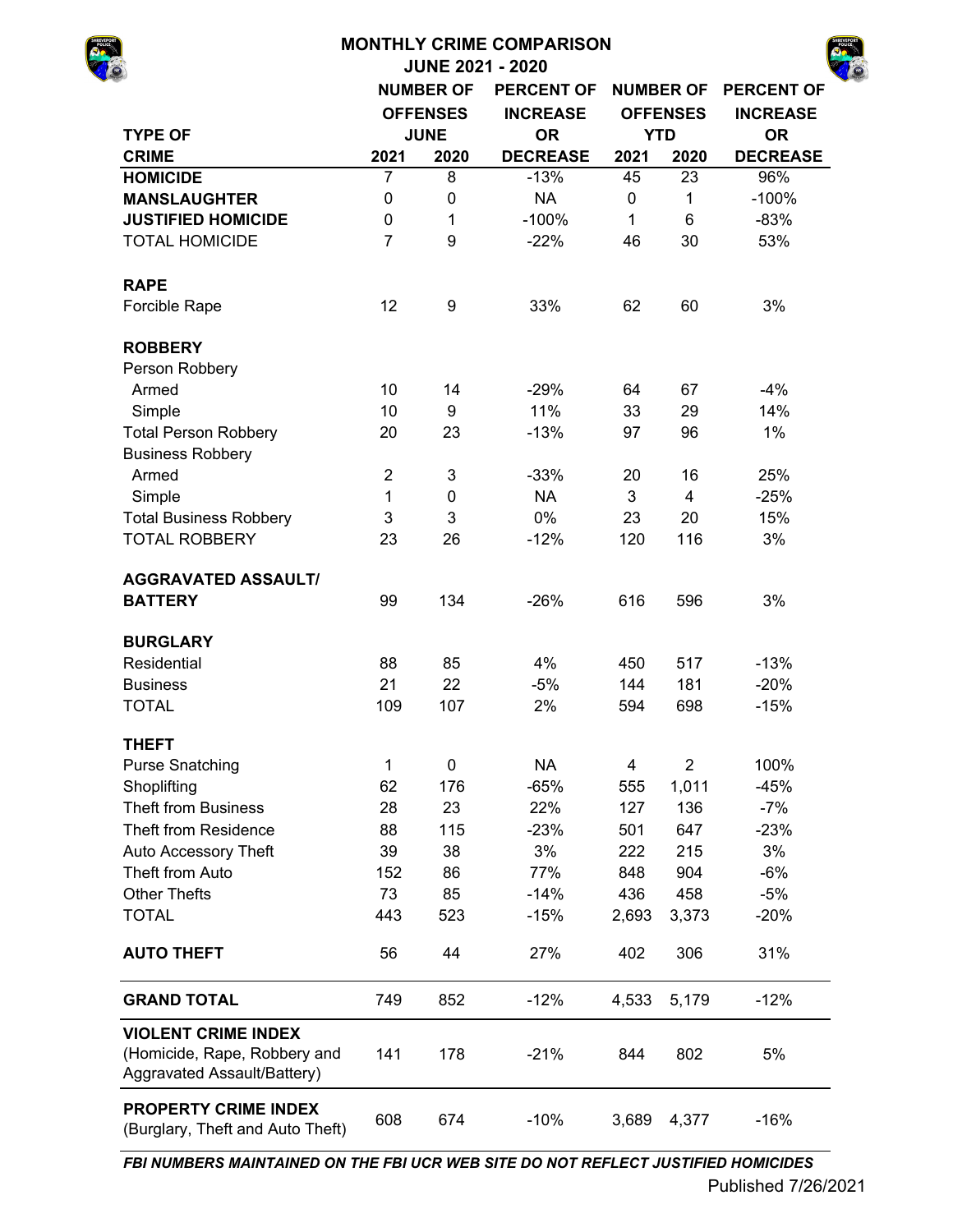

## **REPORTED OFFENSESJUNE 2021**



- **1. Martin Luther King Jr. Drive area, North Highland, West Cooper Road, Lakeview, Hearne Extension, Agurs area north of Hearne**
- **2. Freestate, Cherokee Park, Dixie Highway, Agurs area south of Hearne, Downtown area west of Market**
- **3. Allendale, Ledbetter Heights**
- **4. Highland, Stoner Hill**
- **5. Anderson Island, Dixie Garden, Shreve Island, Broadmoor, Waterside, South Highland, Cedar Grove area north of 70th**
- **6. Cedar Grove area south of 70th and east of I-49, South Broadmoor, Town South/Spring Lake, East Ridge, Huckleberry Ridge, Suburban Acres, Wallace Lake, Robson Plantation**
- **7. Allendale, Lakeside, Queensborough, St Vincent/Ingleside area west of Hearne, Werner Park, Caddo Heights**
- **8. South Lakeshore, Country Club, Mooretown**
- **9. Shorewood Hills, Yarborough, Western Hills, Huntington Park, Reisor, Fox Crossing**
- **10. St Vincent/Ingleside area east of Hearne, Caddo Heights**
- **11. Sunset Acres, Hollywood, Cedar Grove area west of I-49**
- **12. Garden Valley, Cargill Park, Pinecroft, Hyde Park, Brookwood, Southwood, Suburban Acres, Summergrove, Southern Hills, East Ridge**
- **13. Riverfront, Entertainment District, Downtown area east of Market**

**DISTRICTS**

| <b>SELECTED OFFENSES</b>  | #1             | #2             | #3             | #4             | #5          | #6             | #7             | #8             | #9             | #10            | #11            | #12            | #13            | <b>Total</b>   |
|---------------------------|----------------|----------------|----------------|----------------|-------------|----------------|----------------|----------------|----------------|----------------|----------------|----------------|----------------|----------------|
| <b>HOMICIDE</b>           |                | $\mathbf 0$    | $\mathbf{0}$   | $\Omega$       | $\Omega$    | $\mathbf 0$    |                | $\overline{2}$ | 1              | $\Omega$       | 1              |                | $\Omega$       | $\overline{7}$ |
| <b>MANSLAUGHTER</b>       | 0              | 0              | 0              | $\Omega$       | $\Omega$    | $\mathbf 0$    | $\Omega$       | $\mathbf 0$    | $\mathbf 0$    | $\Omega$       | 0              | $\mathbf 0$    | 0              | $\mathbf{0}$   |
| <b>JUSTIFIED HOMICIDE</b> | 0              | 0              | 0              | 0              | $\mathbf 0$ | $\mathbf 0$    | $\Omega$       | 0              | $\mathbf 0$    | $\mathbf{0}$   | 0              | $\mathbf 0$    | $\Omega$       | $\mathbf{0}$   |
| <b>RAPE</b>               | $\mathbf{0}$   | $\mathbf 0$    | $\mathbf 0$    |                | 4           | 1              | $\Omega$       | $\overline{2}$ | 2              | $\Omega$       | 2              | 3              | 0              | 12             |
| <b>PERSON ROBBERY</b>     | $\mathbf 0$    | $\overline{2}$ | $\Omega$       | $\Omega$       |             | 3              |                | $\overline{2}$ | $\overline{2}$ | 4              | 4              |                | $\Omega$       | 20             |
| <b>BUSINESS ROBBERY</b>   | $\mathbf{0}$   | $\mathbf{0}$   | $\Omega$       | $\mathbf{0}$   | 4           | 0              | $\Omega$       | 0              | $\mathbf 0$    |                | 0              |                | 0              | 3              |
| <b>AGGRAVATED BATTERY</b> | 6              | 3              | $\Omega$       | 8              |             | 3              |                | 5              | 4              | 5              | 3              | 3              | 0              | 42             |
| <b>AGGRAVATED ASSAULT</b> | 4              | 4              | $\Omega$       | 7              | 6           | 3              | 10             | 4              | $\overline{2}$ | $\overline{2}$ | 11             | $\overline{2}$ | $\overline{2}$ | 57             |
| <b>RESIDENCE BURGLARY</b> | 4              | 0              | 3              | 6              | 21          | 6              | 15             | 11             | 8              | 3              | 11             | 0              | $\mathbf{0}$   | 88             |
| <b>BUSINESS BURGLARY</b>  | $\overline{2}$ | 1              | 1              | $\Omega$       | 4           | 3              | $\Omega$       | $\overline{2}$ | 1              |                | 3              | 3              | $\mathbf{0}$   | 21             |
| <b>PURSE SNATCHING</b>    | 0              | $\mathbf{0}$   | $\mathbf{0}$   | 0              | $\Omega$    | 0              | $\Omega$       |                | $\Omega$       | $\Omega$       | $\Omega$       | $\Omega$       | 0              | 1              |
| <b>SHOPLIFTING</b>        | $\overline{2}$ | $\overline{2}$ | $\mathbf{0}$   | 3              | 11          | 10             |                | 0              | 20             | $\Omega$       | 3              | 10             | $\mathbf{0}$   | 62             |
| THEFT FROM BUSINESS       | 0              | 3              | 0              |                | 8           | 3              |                | $\overline{2}$ | 1              | $\Omega$       | 2              | 6              | 1              | 28             |
| THEFT FROM RESIDENCE      | 5              | 3              | 1              | 13             | 5           | 3              | 10             | 9              | 10             | 5              | 8              | 16             | $\Omega$       | 88             |
| <b>AUTO ACC. THEFT</b>    |                | 3              | -1             | $\mathbf{0}$   | 3           | $\overline{7}$ | $\overline{2}$ | 4              | $\overline{2}$ | 4              | 3              | 9              | $\Omega$       | 39             |
| THEFT FROM AUTO           | 5              | 5              | $\overline{7}$ | 4              | 40          | 21             | 5              | 5              | 33             | 3              | $\overline{7}$ | 13             | 4              | 152            |
| THEFT GENERAL             | 4              | 4              | 3              | $\overline{7}$ | 9           | 4              | 7              |                | 4              | 3              | 6              | 16             | 5              | 73             |
| <b>AUTO THEFT</b>         | $\overline{2}$ | 6              | 4              | 2              | 6           | 8              | 3              | 6              | 6              |                | 4              | $\overline{7}$ |                | 56             |
| <b>TOTALS</b>             | 36             | 36             | 20             | 52             | 117         | 75             | 57             | 56             | 96             | 32             | 68             | 91             | 13             | 749            |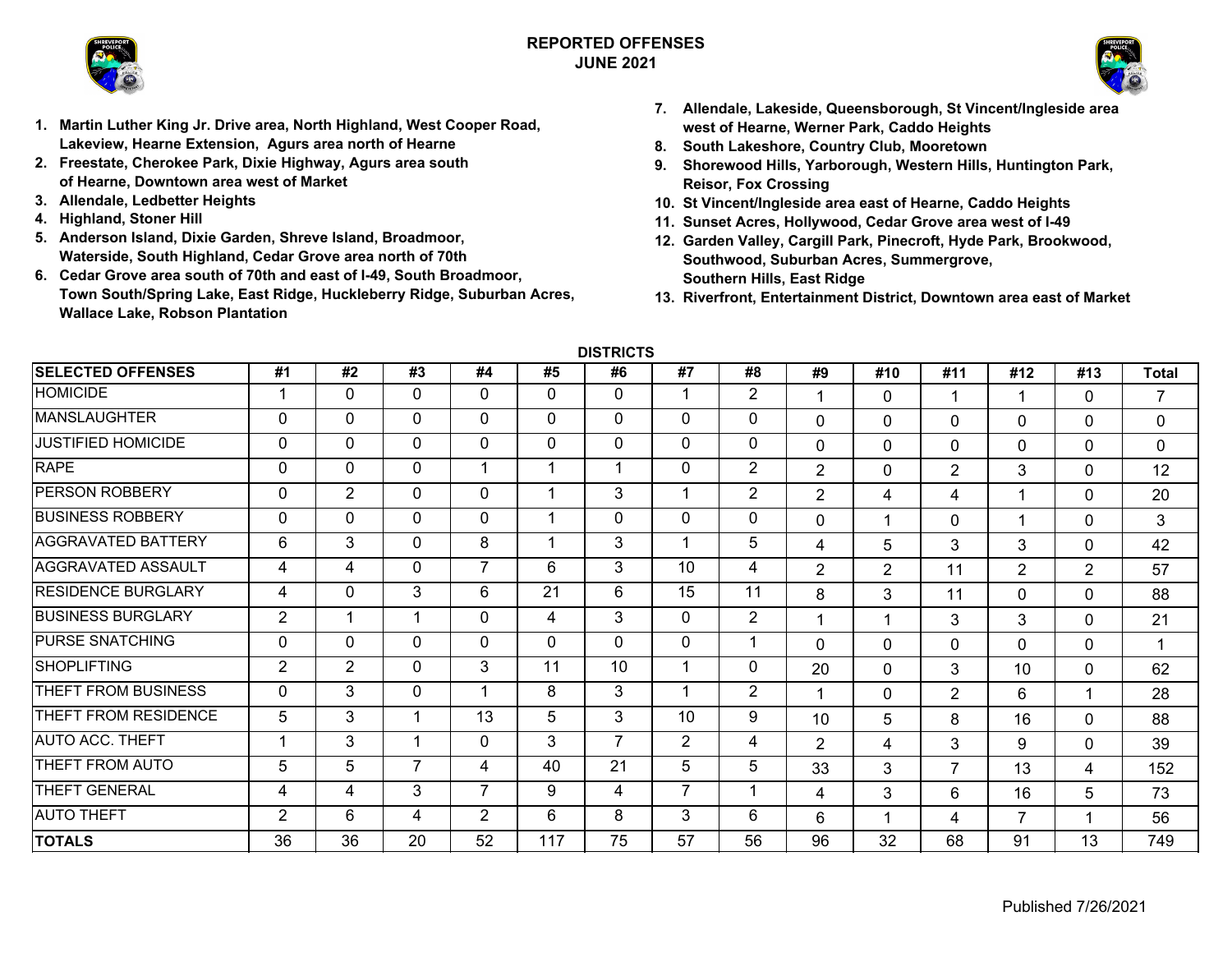# **REPORTED OFFENSESJANUARY - JUNE 2021**





**1. Martin Luther King Jr. Drive area, North Highland, West Cooper Road, Lakeview, Hearne Extension, Agurs area north of Hearne**

- **2. Freestate, Cherokee Park, Dixie Highway, Agurs area south of Hearne, Downtown area west of Market**
- **3. Allendale, Ledbetter Heights**
- **4. Highland, Stoner Hill**
- **5. Anderson Island, Dixie Garden, Shreve Island, Broadmoor, Waterside, South Highland, Cedar Grove area north of 70th**
- **6. Cedar Grove area south of 70th and east of I-49, South**

**Broadmoor, Town South/Spring Lake, East Ridge, Huckleberry Ridge, Suburban Acres, Wallace Lake, Robson Plantation** 

**7. Allendale, Lakeside, Queensborough, St** 

**Vincent/Ingleside area west of Hearne, Werner Park, Caddo Heights**

**8. South Lakeshore, Country Club, Mooretown**

**9. Shorewood Hills, Yarborough, Western Hills,** 

**Huntington Park, Reisor, Fox Crossing**

- **10. St Vincent/Ingleside area east of Hearne, Caddo Heights**
- **11. Sunset Acres, Hollywood, Cedar Grove area west of I-49**
- **12. Garden Valley, Cargill Park, Pinecroft, Hyde Park, Brookwood, Southwood, Suburban Acres, Summergrove, Southern Hills, East Ridge**

**13. Riverfront, Entertainment District, Downtown area east of Market**

|                           |     |                |                |          |     | изікісіз |     |                |          |          |          |          |          |       |  |  |  |  |
|---------------------------|-----|----------------|----------------|----------|-----|----------|-----|----------------|----------|----------|----------|----------|----------|-------|--|--|--|--|
| <b>SELECTED OFFENSES</b>  | #1  | #2             | #3             | #4       | #5  | #6       | #7  | #8             | #9       | #10      | #11      | #12      | #13      | Total |  |  |  |  |
| <b>HOMICIDE</b>           | 5   | 0              |                | 3        | 3   | 0        | 8   | 10             | 3        | 8        | 3        |          | 0        | 45    |  |  |  |  |
| <b>MANSLAUGHTER</b>       | 0   | 0              | 0              | $\Omega$ | 0   | 0        | 0   | $\Omega$       | 0        | 0        | 0        | $\Omega$ | 0        | 0     |  |  |  |  |
| JUSTIFIED HOMICIDE        | 0   | 0              | 0              | $\Omega$ |     | 0        | 0   | $\Omega$       | 0        | 0        | 0        | 0        | $\Omega$ | 1     |  |  |  |  |
| <b>RAPE</b>               | 4   | $\overline{2}$ | 4              | 6        | 9   | 5        | 4   | 5              | 8        | 4        | 5        | 6        | 0        | 62    |  |  |  |  |
| <b>PERSON ROBBERY</b>     | 5   | 3              | 7              | 4        | 8   | 8        | 8   | 13             | 9        | 11       | 12       | 6        | 3        | 97    |  |  |  |  |
| <b>BUSINESS ROBBERY</b>   | 1   | 1              | 0              | 2        | 4   | 1        | 0   | 3              | 6        | 1        | 3        | 1        | 0        | 23    |  |  |  |  |
| AGGRAVATED BATTERY        | 22  | 8              | 7              | 30       | 19  | 23       | 32  | 26             | 12       | 33       | 30       | 24       | 4        | 270   |  |  |  |  |
| AGGRAVATED ASSAULT        | 21  | 12             | 7              | 30       | 33  | 23       | 35  | 42             | 26       | 26       | 50       | 36       | 5        | 346   |  |  |  |  |
| <b>RESIDENCE BURGLARY</b> | 22  | 12             | 16             | 49       | 94  | 20       | 48  | 42             | 45       | 24       | 38       | 40       | 0        | 450   |  |  |  |  |
| <b>BUSINESS BURGLARY</b>  | 3   | 6              | 15             | 15       | 16  | 18       | 4   | $\overline{7}$ | 11       | 9        | 17       | 23       | 0        | 144   |  |  |  |  |
| <b>PURSE SNATCHING</b>    | 0   | 0              | 0              | 2        | 0   | 0        | 0   | 1              | $\Omega$ | $\Omega$ | $\Omega$ | $\Omega$ | 1        | 4     |  |  |  |  |
| <b>SHOPLIFTING</b>        | 26  | 11             | 2              | 23       | 84  | 122      | 13  | 10             | 82       | 13       | 26       | 142      | 1        | 555   |  |  |  |  |
| THEFT FROM BUSINESS       | 6   | 6              | 2              | 9        | 23  | 20       | 3   | 8              | 13       | 4        | 11       | 18       | 4        | 127   |  |  |  |  |
| THEFT FROM RESIDENCE      | 24  | 13             | 16             | 53       | 64  | 30       | 54  | 51             | 50       | 29       | 50       | 65       | 2        | 501   |  |  |  |  |
| <b>AUTO ACC. THEFT</b>    | 13  | 15             | $\overline{7}$ | 6        | 21  | 34       | 15  | 16             | 24       | 15       | 15       | 36       | 5        | 222   |  |  |  |  |
| THEFT FROM AUTO           | 29  | 29             | 22             | 46       | 160 | 108      | 42  | 47             | 159      | 28       | 30       | 110      | 38       | 848   |  |  |  |  |
| <b>THEFT GENERAL</b>      | 26  | 19             | 16             | 32       | 58  | 40       | 28  | 22             | 52       | 17       | 40       | 65       | 21       | 436   |  |  |  |  |
| <b>AUTO THEFT</b>         | 20  | 17             | 18             | 44       | 50  | 35       | 19  | 35             | 36       | 30       | 29       | 63       | 6        | 402   |  |  |  |  |
| <b>TOTALS</b>             | 227 | 154            | 140            | 354      | 647 | 487      | 313 | 338            | 536      | 252      | 359      | 636      | 90       | 4,533 |  |  |  |  |

**DISTRICTS**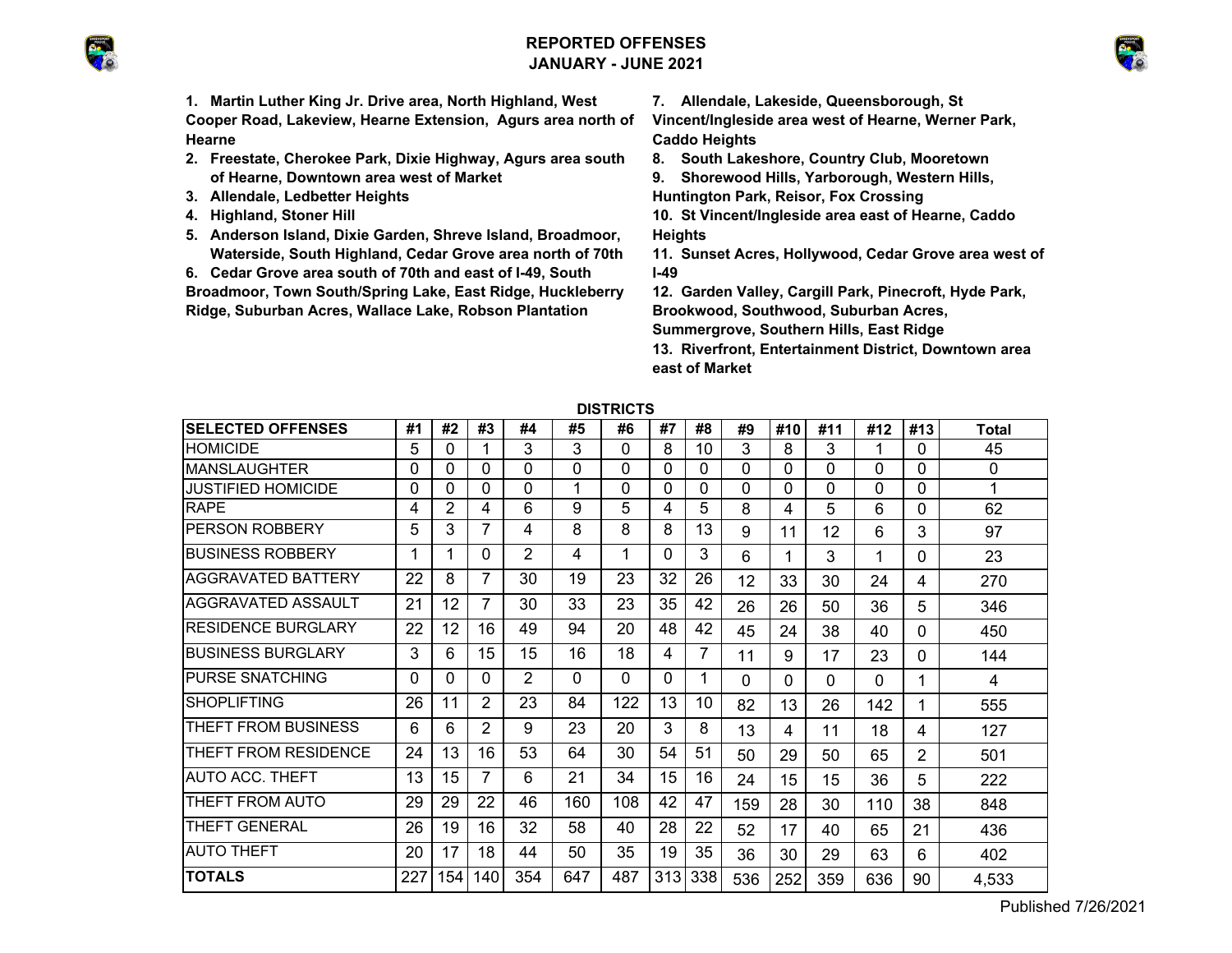



|                           |                |                   |               | <b>JUNE 2021</b> |                   |               |                   |                |            |                |                    |            |                |                | <b>RE</b>  |
|---------------------------|----------------|-------------------|---------------|------------------|-------------------|---------------|-------------------|----------------|------------|----------------|--------------------|------------|----------------|----------------|------------|
|                           |                | <b>District 1</b> | $\frac{9}{6}$ |                  | <b>District 2</b> | $\frac{9}{6}$ | <b>District 3</b> |                | $\%$       |                | <b>District 13</b> | %          |                | <b>TOTAL</b>   | %          |
| <b>CRIME</b>              | 2021           | 2020              | <b>CHG</b>    | 2021             | 2020              | <b>CHG</b>    |                   | 2021 2020      | <b>CHG</b> |                | 2021 2020          | <b>CHG</b> | 2021           | 2020           | <b>CHG</b> |
| Homicide                  |                | 0                 | <b>NA</b>     | $\Omega$         | $\mathbf{0}$      | <b>NA</b>     | 0                 | 0              | <b>NA</b>  | $\mathbf{0}$   | 0                  | <b>NA</b>  | и              | 0              | <b>NA</b>  |
| Manslaughter              | 0              | 0                 | <b>NA</b>     | $\Omega$         | 0                 | <b>NA</b>     | $\Omega$          | 0              | <b>NA</b>  | 0              | $\Omega$           | <b>NA</b>  | 0              | $\Omega$       | <b>NA</b>  |
| Justified Homicide        | $\Omega$       | 0                 | <b>NA</b>     | $\Omega$         | $\Omega$          | <b>NA</b>     | $\Omega$          | 0              | <b>NA</b>  | 0              | $\Omega$           | <b>NA</b>  | 0              | $\Omega$       | <b>NA</b>  |
| Rape                      | 0              | 0                 | <b>NA</b>     | $\Omega$         | $\Omega$          | <b>NA</b>     | 0                 | 0              | <b>NA</b>  | $\mathbf{0}$   | 1                  | $-100%$    | 0              | 1              | 100%       |
| Person Robbery            | 0              |                   | $-100%$       | $\overline{2}$   | 0                 | <b>NA</b>     | $\Omega$          |                | $-100%$    | $\Omega$       | 2                  | $-100%$    | $\overline{2}$ | 4              | $-50%$     |
| <b>Business Robbery</b>   | 0              | 0                 | <b>NA</b>     | $\Omega$         | $\Omega$          | <b>NA</b>     | 0                 | 0              | <b>NA</b>  | $\mathbf{0}$   | $\Omega$           | <b>NA</b>  | 0              | 0              | <b>NA</b>  |
| <b>Aggravated Battery</b> | 6              | 0                 | <b>NA</b>     | 3                | 2                 | 50%           | 0                 | 5              | $-100%$    | $\Omega$       | 2                  | $-100%$    | 9              | 9              | $0\%$      |
| Aggravated Assault        | 4              | 4                 | $0\%$         | 4                | 3                 | 33%           | 0                 | 2              | $-100%$    | $\overline{2}$ | $\mathbf{0}$       | <b>NA</b>  | 10             | 9              | 11%        |
| <b>Residence Burglary</b> | 4              | 6                 | $-33%$        | $\Omega$         |                   | $-100%$       | 3                 |                | 200%       | $\Omega$       | $\Omega$           | <b>NA</b>  | 7              | 8              | $-13%$     |
| <b>Business Burglary</b>  | $\overline{2}$ |                   | 100%          |                  | 3                 | $-67%$        |                   | 2              | $-50%$     | $\Omega$       | $\Omega$           | <b>NA</b>  | 4              | 6              | $-33%$     |
| <b>Purse Snatching</b>    | 0              | 0                 | <b>NA</b>     | $\Omega$         | $\Omega$          | <b>NA</b>     | 0                 | 0              | <b>NA</b>  | $\Omega$       | $\Omega$           | <b>NA</b>  | 0              | 0              | <b>NA</b>  |
| Shoplifting               | 2              | 4                 | $-50%$        | $\overline{2}$   |                   | 100%          | $\Omega$          | $\overline{2}$ | $-100%$    | 0              | 0                  | <b>NA</b>  | 4              | $\overline{ }$ | $-43%$     |
| Theft from Business       | $\Omega$       |                   | $-100\%$      | 3                | 2                 | 50%           | 0                 |                | $-100%$    |                | $\Omega$           | <b>NA</b>  | 4              | 4              | $0\%$      |
| Theft from Residence      | 5              | 10                | $-50%$        | 3                | 4                 | $-25%$        |                   | 6              | $-83%$     | $\Omega$       | 0                  | <b>NA</b>  | 9              | 20             | $-55%$     |
| Auto Accessory Theft      |                |                   | $0\%$         | 3                | $\overline{2}$    | 50%           |                   | $\overline{2}$ | $-50%$     | 0              |                    | $-100%$    | 5              | 6              | $-17%$     |
| Theft from Auto           | 5              |                   | 400%          | 5                | 2                 | 150%          |                   | 3              | 133%       | 4              | 3                  | 33%        | 21             | 9              | 133%       |
| <b>Theft General</b>      | 4              | 3                 | 33%           | 4                | 5                 | $-20%$        | 3                 | 3              | $0\%$      | 5              | 3                  | 67%        | 16             | 14             | 14%        |
| Auto Theft                | $\overline{2}$ | 3                 | $-33%$        | 6                | 2                 | 200%          | 4                 | 0              | <b>NA</b>  |                | 2                  | $-50%$     | 13             | $\overline{7}$ | 86%        |
| <b>TOTALS</b>             | 36             | 35                | 3%            | 36               | 27                | 33%           | 20                | 28             | $-29%$     | 13             | 14                 | $-7%$      | 105            | 104            | $1\%$      |

*NA = Not Applicable because previous month was zero*

#### **JANUARY - JUNE 2021**

|                           |      | <b>District 1</b> | $\frac{9}{6}$ |                         | <b>District 2</b> | $\%$       | <b>District 3</b>       |           | $\frac{0}{0}$ |                 | District 13 | %          |                | <b>TOTAL</b> | %          |
|---------------------------|------|-------------------|---------------|-------------------------|-------------------|------------|-------------------------|-----------|---------------|-----------------|-------------|------------|----------------|--------------|------------|
| <b>CRIME</b>              | 2021 | 2020              | <b>CHG</b>    | 2021                    | 2020              | <b>CHG</b> |                         | 2021 2020 | <b>CHG</b>    |                 | 2021 2020   | <b>CHG</b> | 2021           | 2020         | <b>CHG</b> |
| Homicide                  | 5    |                   | 400%          |                         |                   | $-100%$    |                         |           | 0%            |                 | 0           | <b>NA</b>  | 6              | 3            | 100%       |
| Manslaughter              | 0    | 0                 | <b>NA</b>     | $\Omega$                | 0                 | <b>NA</b>  | 0                       | 0         | <b>NA</b>     | 0               | 0           | <b>NA</b>  | 0              | 0            | <b>NA</b>  |
| <b>Justified Homicide</b> | 0    | 0                 | <b>NA</b>     | $\Omega$                | 0                 | <b>NA</b>  | 0                       | 0         | <b>NA</b>     | 0               | $\Omega$    | <b>NA</b>  | 0              | 0            | <b>NA</b>  |
| Rape                      | 4    | 3                 | 33%           | $\overline{\mathbf{2}}$ |                   | 100%       | 4                       | 2         | 100%          | 0               |             | $-100%$    | 10             |              | 43%        |
| Person Robbery            | 5    | 6                 | $-17%$        | 3                       | 2                 | 50%        | $\overline{\mathbf{z}}$ | 3         | 133%          | 3               | 3           | $0\%$      | 18             | 14           | 29%        |
| <b>Business Robbery</b>   |      | 0                 | <b>NA</b>     |                         | 0                 | <b>NA</b>  | 0                       | 0         | <b>NA</b>     | 0               | 0           | <b>NA</b>  | $\overline{2}$ | 0            | <b>NA</b>  |
| <b>Aggravated Battery</b> | 22   | 19                | 16%           | 8                       | 6                 | 33%        |                         | 18        | $-61%$        | 4               | 6           | $-33%$     | 41             | 49           | $-16%$     |
| <b>Aggravated Assault</b> | 21   | 22                | $-5%$         | 12                      | 6                 | 100%       |                         | 10        | $-30\%$       | 5               |             | 400%       | 45             | 39           | 15%        |
| <b>Residence Burglary</b> | 22   | 32                | $-31%$        | 12                      | 12                | 0%         | 16                      | 17        | $-6%$         | 0               | $\Omega$    | <b>NA</b>  | 50             | 61           | $-18%$     |
| <b>Business Burglary</b>  | 3    | 10                | $-70%$        | 6                       | 8                 | $-25%$     | 15                      | 14        | 7%            | 0               | 2           | $-100%$    | 24             | 34           | $-29%$     |
| <b>Purse Snatching</b>    | 0    | 0                 | <b>NA</b>     | $\Omega$                | 0                 | <b>NA</b>  | 0                       | 0         | <b>NA</b>     |                 | $\Omega$    | <b>NA</b>  | 1              | $\Omega$     | <b>NA</b>  |
| Shoplifting               | 26   | 21                | 24%           | 11                      | 6                 | 83%        | 2                       | 10        | $-80%$        |                 | 0           | <b>NA</b>  | 40             | 37           | 8%         |
| Theft from Business       | 6    | $\overline{ }$    | $-14%$        | 6                       | 21                | $-71%$     | $\overline{2}$          | 2         | $0\%$         | 4               | 5           | $-20%$     | 18             | 35           | $-49%$     |
| Theft from Residence      | 24   | 42                | $-43%$        | 13                      | 15                | $-13%$     | 16                      | 28        | $-43%$        | 2               | 4           | $-50%$     | 55             | 89           | $-38%$     |
| Auto Accessory Theft      | 13   | 9                 | 44%           | 15                      | 7                 | 114%       |                         | 5         | 40%           | 5               | 5           | $0\%$      | 40             | 26           | 54%        |
| Theft from Auto           | 29   | 70                | $-59%$        | 29                      | 52                | -44%       | 22                      | 22        | $0\%$         | 38              | 24          | 58%        | 118            | 168          | $-30%$     |
| <b>Theft General</b>      | 26   | 18                | 44%           | 19                      | 19                | 0%         | 16                      | 17        | $-6%$         | 21              | 19          | 11%        | 82             | 73           | 12%        |
| <b>Auto Theft</b>         | 20   | 10                | 100%          | 17                      | 14                | 21%        | 18                      |           | 157%          | 6               | 4           | 50%        | 61             | 35           | 74%        |
| <b>TOTALS</b>             | 227  | 270               | $-16%$        | 154                     | 170               | $-9%$      | 140                     | 156       | $-10%$        | 90 <sub>1</sub> | 74          | 22%        | 611            | 670          | $-9%$      |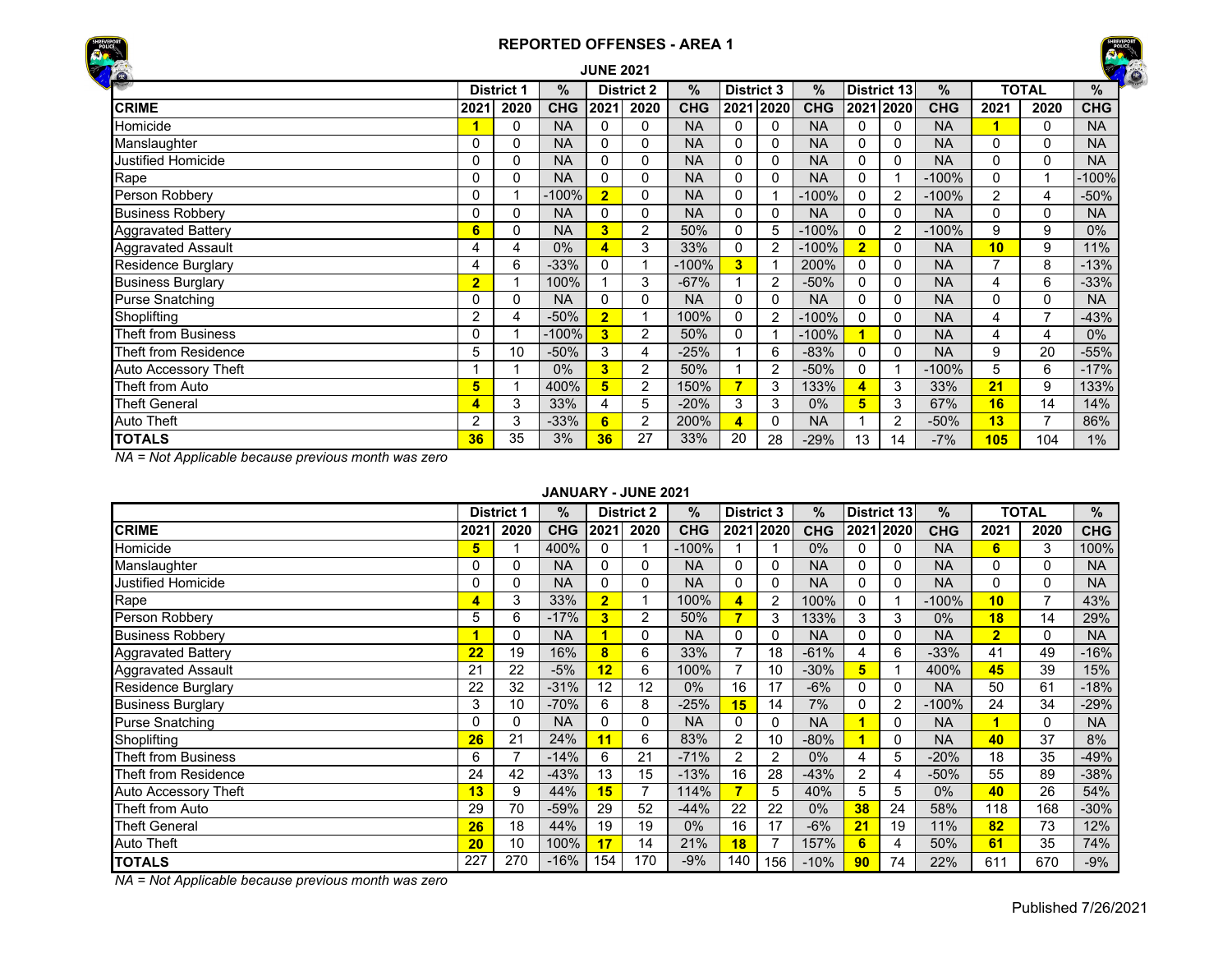



|                             |                |                   | <b>JUNE 2021</b> |                         |                   |            |                |                   |               |          |              |            |
|-----------------------------|----------------|-------------------|------------------|-------------------------|-------------------|------------|----------------|-------------------|---------------|----------|--------------|------------|
|                             |                | <b>District 4</b> | $\%$             |                         | <b>District 5</b> | $\%$       |                | <b>District 6</b> | $\frac{0}{0}$ |          | <b>TOTAL</b> | $\%$       |
| <b>CRIME</b>                | 2021           | 2020              | <b>CHG</b>       | 2021                    | 2020              | <b>CHG</b> | 2021           | 2020              | <b>CHG</b>    | 2021     | 2020         | <b>CHG</b> |
| Homicide                    | 0              | 0                 | <b>NA</b>        | 0                       | 2                 | $-100%$    | 0              |                   | $-100%$       | $\Omega$ | 3            | $-100%$    |
| Manslaughter                | 0              | 0                 | <b>NA</b>        | 0                       | 0                 | <b>NA</b>  | 0              | 0                 | <b>NA</b>     | 0        | $\Omega$     | <b>NA</b>  |
| <b>Justified Homicide</b>   | 0              | 0                 | <b>NA</b>        | 0                       | 0                 | <b>NA</b>  | 0              |                   | $-100%$       | 0        | 1            | $-100%$    |
| Rape                        |                | 4                 | 0%               | 1                       | 1                 | $0\%$      | $\overline{1}$ | 0                 | <b>NA</b>     | 3        | 2            | 50%        |
| Person Robbery              | 0              | $\overline{c}$    | $-100%$          | 1                       | 3                 | $-67%$     | 3              |                   | 200%          | 4        | 6            | $-33%$     |
| <b>Business Robbery</b>     | 0              |                   | $-100\%$         | $\overline{\mathbf{1}}$ | 0                 | <b>NA</b>  | 0              | 0                 | <b>NA</b>     |          |              | 0%         |
| <b>Aggravated Battery</b>   | 8              | 4                 | 100%             |                         | 6                 | $-83%$     | 3              | 2                 | 50%           | 12       | 12           | $0\%$      |
| <b>Aggravated Assault</b>   | 7              | 2                 | 250%             | $6\phantom{a}$          | 5                 | 20%        | 3              | 6                 | $-50%$        | 16       | 13           | 23%        |
| <b>Residence Burglary</b>   | 6              | 21                | $-71%$           | 21                      | 10                | 110%       | 6              | 6                 | $0\%$         | 33       | 37           | $-11%$     |
| <b>Business Burglary</b>    | 0              | 3                 | $-100\%$         | 4                       | 1                 | 300%       | 3              | 3                 | 0%            | 7        | 7            | $0\%$      |
| <b>Purse Snatching</b>      | 0              | 0                 | <b>NA</b>        | $\Omega$                | $\Omega$          | <b>NA</b>  | 0              | 0                 | <b>NA</b>     | 0        | 0            | <b>NA</b>  |
| Shoplifting                 | 3              | 13                | $-77%$           | 11                      | 28                | $-61%$     | 10             | 31                | $-68%$        | 24       | 72           | $-67%$     |
| <b>Theft from Business</b>  |                | 5                 | $-80%$           | 8                       | 1                 | 700%       | 3              | 3                 | $0\%$         | 12       | 9            | 33%        |
| <b>Theft from Residence</b> | 13             | 7                 | 86%              | 5                       | 10                | $-50%$     | 3              | 15                | $-80%$        | 21       | 32           | $-34%$     |
| Auto Accessory Theft        | 0              | 4                 | $-100%$          | 3                       | 1                 | 200%       | $\overline{7}$ | 3                 | 133%          | 10       | 8            | 25%        |
| Theft from Auto             | 4              | 6                 | -33%             | 40                      | 11                | 264%       | 21             | 5                 | 320%          | 65       | 22           | 195%       |
| <b>Theft General</b>        | $\overline{ }$ | 10                | $-30%$           | 9                       | 9                 | $0\%$      | 4              | 5                 | $-20%$        | 20       | 24           | $-17%$     |
| <b>Auto Theft</b>           | $\overline{2}$ | 4                 | $-50%$           | 6                       | 7                 | $-14%$     | 8              | 4                 | 100%          | 16       | 15           | 7%         |
| <b>TOTALS</b>               | 52             | 83                | $-37%$           | 117                     | 95                | 23%        | 75             | 86                | $-13%$        | 244      | 264          | $-8%$      |

*NA = Not Applicable because previous month was zero*

### **JANUARY - JUNE 2021**

|                            |                | <b>District 4</b> | $\%$       |                | <b>District 5</b> | $\%$       | <b>District 6</b> |      | %          |                | TOTAL | %          |
|----------------------------|----------------|-------------------|------------|----------------|-------------------|------------|-------------------|------|------------|----------------|-------|------------|
| <b>CRIME</b>               | 2021           | 2020              | <b>CHG</b> | 2021           | 2020              | <b>CHG</b> | 2021              | 2020 | <b>CHG</b> | 2021           | 2020  | <b>CHG</b> |
| Homicide                   | 3              | 2                 | 50%        | 3              | 3                 | 0%         | 0                 |      | $-100%$    | 6              | 6     | 0%         |
| Manslaughter               | 0              | $\Omega$          | <b>NA</b>  | 0              | 0                 | <b>NA</b>  | $\Omega$          | 0    | <b>NA</b>  | 0              | 0     | <b>NA</b>  |
| <b>Justified Homicide</b>  | $\mathbf{0}$   | 1                 | $-100%$    | 1              | $\overline{2}$    | $-50%$     | $\Omega$          |      | $-100%$    |                | 4     | $-75%$     |
| Rape                       | 6              | 8                 | $-25%$     | $\overline{9}$ | 7                 | 29%        | 5                 | 4    | 25%        | 20             | 19    | 5%         |
| Person Robbery             | 4              | 8                 | $-50%$     | 8              | 10                | $-20%$     | 8                 | 6    | 33%        | 20             | 24    | $-17%$     |
| <b>Business Robbery</b>    | $\overline{2}$ | 1                 | 100%       | 4              | 4                 | $0\%$      | 1                 | 0    | <b>NA</b>  | 7              | 5     | 40%        |
| <b>Aggravated Battery</b>  | 30             | 22                | 36%        | 19             | 18                | 6%         | 23                | 11   | 109%       | 72             | 51    | 41%        |
| Aggravated Assault         | 30             | 28                | 7%         | 33             | 21                | 57%        | 23                | 18   | 28%        | 86             | 67    | 28%        |
| Residence Burglary         | 49             | 68                | $-28%$     | 94             | 79                | 19%        | 20                | 29   | $-31%$     | 163            | 176   | $-7%$      |
| <b>Business Burglary</b>   | 15             | 12                | 25%        | 16             | 17                | $-6%$      | 18                | 18   | 0%         | 49             | 47    | 4%         |
| <b>Purse Snatching</b>     | $\overline{2}$ | 0                 | <b>NA</b>  | 0              | 0                 | <b>NA</b>  | $\Omega$          | 0    | <b>NA</b>  | $\overline{2}$ | 0     | <b>NA</b>  |
| Shoplifting                | 23             | 85                | $-73%$     | 84             | 183               | $-54%$     | 122               | 167  | $-27%$     | 229            | 435   | $-47%$     |
| <b>Theft from Business</b> | 9              | 15                | $-40%$     | 23             | 16                | 44%        | 20                | 16   | 25%        | 52             | 47    | 11%        |
| Theft from Residence       | 53             | 54                | $-2%$      | 64             | 90                | $-29%$     | 30                | 55   | $-45%$     | 147            | 199   | $-26%$     |
| Auto Accessory Theft       | 6              | 23                | $-74%$     | 21             | 21                | $0\%$      | 34                | 19   | 79%        | 61             | 63    | $-3%$      |
| Theft from Auto            | 46             | 62                | $-26%$     | 160            | 170               | $-6%$      | 108               | 84   | 29%        | 314            | 316   | $-1%$      |
| <b>Theft General</b>       | 32             | 44                | $-27%$     | 58             | 50                | 16%        | 40                | 44   | $-9%$      | 130            | 138   | $-6%$      |
| Auto Theft                 | 44             | 22                | 100%       | 50             | 47                | 6%         | 35                | 25   | 40%        | 129            | 94    | 37%        |
| <b>TOTALS</b>              | 354            | 455               | $-22%$     | 647            | 738               | $-12%$     | 487               | 498  | $-2%$      | 1,488          | 1,691 | $-12%$     |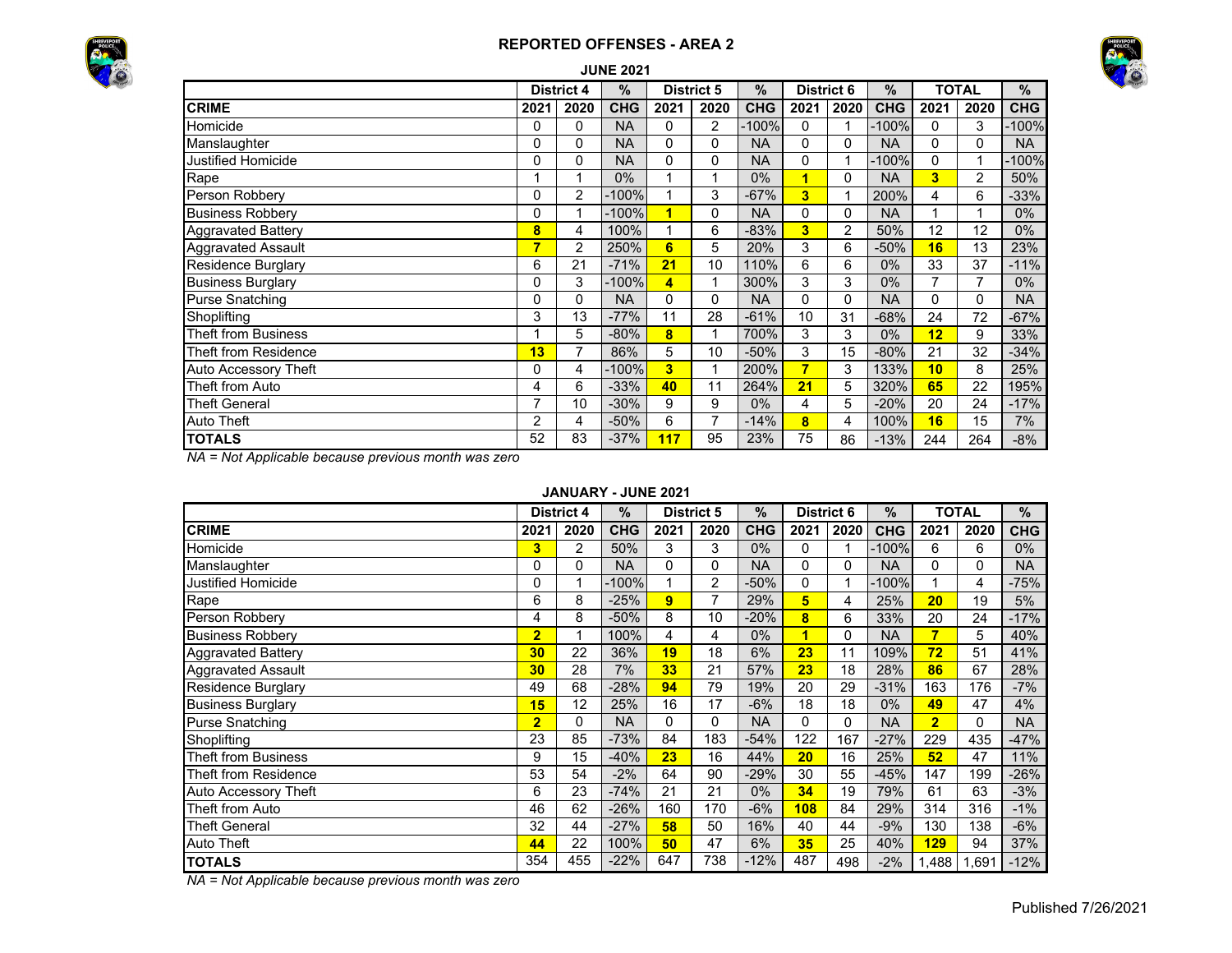



| <b>JUNE 2021</b>            |                         |                   |            |                |                   |            |                |            |            |          |              |            |  |
|-----------------------------|-------------------------|-------------------|------------|----------------|-------------------|------------|----------------|------------|------------|----------|--------------|------------|--|
|                             |                         | <b>District 7</b> | $\%$       |                | <b>District 8</b> | $\%$       |                | District 9 | $\%$       |          | <b>TOTAL</b> | %          |  |
| <b>CRIME</b>                | 2021                    | 2020              | <b>CHG</b> |                | 2021 2020         | <b>CHG</b> | 2021           | 2020       | <b>CHG</b> | 2021     | 2020         | <b>CHG</b> |  |
| Homicide                    |                         |                   | $0\%$      | $\overline{2}$ | 0                 | <b>NA</b>  |                | 0          | <b>NA</b>  | 4        |              | 300%       |  |
| Manslaughter                | 0                       | 0                 | <b>NA</b>  | 0              | 0                 | <b>NA</b>  | 0              | 0          | <b>NA</b>  | 0        | 0            | <b>NA</b>  |  |
| <b>Justified Homicide</b>   | 0                       | 0                 | <b>NA</b>  | $\mathbf{0}$   | 0                 | <b>NA</b>  | 0              | 0          | <b>NA</b>  | 0        | 0            | <b>NA</b>  |  |
| Rape                        | 0                       | 2                 | $-100%$    | $\overline{2}$ |                   | 100%       | $\overline{2}$ |            | 100%       | 4        | 4            | $0\%$      |  |
| Person Robbery              |                         |                   | $0\%$      | 2              | 2                 | $0\%$      | 2              | 3          | $-33%$     | 5        | 6            | $-17%$     |  |
| <b>Business Robbery</b>     | 0                       | 0                 | <b>NA</b>  | 0              | 0                 | <b>NA</b>  | 0              | 0          | <b>NA</b>  | $\Omega$ | 0            | <b>NA</b>  |  |
| <b>Aggravated Battery</b>   | 1                       | $\overline{ }$    | $-86%$     | 5              | $\overline{7}$    | $-29%$     | 4              | 7          | $-43%$     | 10       | 21           | $-52%$     |  |
| <b>Aggravated Assault</b>   | 10                      | 11                | $-9%$      | 4              | 9                 | $-56%$     | 2              | 5          | $-60%$     | 16       | 25           | $-36%$     |  |
| Residence Burglary          | 15                      | 10                | 50%        | 11             | 4                 | 175%       | 8              | 5          | 60%        | 34       | 19           | 79%        |  |
| <b>Business Burglary</b>    | 0                       | 2                 | $-100%$    | $\overline{2}$ | $\Omega$          | <b>NA</b>  |                |            | $0\%$      | 3        | 3            | $0\%$      |  |
| <b>Purse Snatching</b>      | 0                       | 0                 | <b>NA</b>  | 1              | 0                 | <b>NA</b>  | $\Omega$       | $\Omega$   | <b>NA</b>  | 1        | 0            | <b>NA</b>  |  |
| Shoplifting                 | $\overline{\mathbf{A}}$ | 3                 | $-67%$     | $\mathbf{0}$   | 4                 | $-100%$    | 20             | 33         | $-39%$     | 21       | 40           | -48%       |  |
| <b>Theft from Business</b>  | 1                       |                   | $0\%$      | $\overline{2}$ |                   | 100%       |                | 4          | $-75%$     | 4        | 6            | -33%       |  |
| Theft from Residence        | 10                      | $\overline{ }$    | 43%        | 9              | 13                | $-31%$     | 10             | 11         | $-9%$      | 29       | 31           | $-6\%$     |  |
| <b>Auto Accessory Theft</b> | 2                       | 2                 | 0%         | 4              | 3                 | 33%        | $\overline{2}$ | 5          | $-60%$     | 8        | 10           | $-20%$     |  |
| Theft from Auto             | 5                       | 6                 | $-17%$     | 5              | 5                 | $0\%$      | 33             | 9          | 267%       | 43       | 20           | 115%       |  |
| <b>Theft General</b>        | $\overline{7}$          | 3                 | 133%       |                | 10                | $-90%$     | 4              | 8          | $-50%$     | 12       | 21           | $-43%$     |  |
| Auto Theft                  | 3                       |                   | 200%       | 6              | 4                 | 50%        | 6              | 4          | 50%        | 15       | 9            | 67%        |  |
| <b>TOTALS</b>               | 57                      | 57                | $0\%$      | 56             | 63                | $-11%$     | 96             | 96         | $0\%$      | 209      | 216          | $-3%$      |  |

*NA = Not Applicable because previous month was zero*

### **JANUARY - JUNE 2021**

|                            | <b>District 7</b> |      | $\%$       |                         | <b>District 8</b> | $\%$       |      | <b>District 9</b> | $\%$       |                 | <b>TOTAL</b> | %          |
|----------------------------|-------------------|------|------------|-------------------------|-------------------|------------|------|-------------------|------------|-----------------|--------------|------------|
| <b>CRIME</b>               | 2021              | 2020 | <b>CHG</b> | 2021                    | 2020              | <b>CHG</b> | 2021 | 2020              | <b>CHG</b> | 2021            | 2020         | <b>CHG</b> |
| Homicide                   | 8                 | 3    | 167%       | 10                      | 3                 | 233%       | 3    |                   | 200%       | 21              |              | 200%       |
| Manslaughter               | 0                 | 0    | <b>NA</b>  | $\Omega$                |                   | -100%      | 0    | $\Omega$          | <b>NA</b>  | 0               |              | $-100%$    |
| Justified Homicide         | 0                 |      | $-100%$    | $\Omega$                | 0                 | <b>NA</b>  | 0    | $\Omega$          | <b>NA</b>  | 0               |              | $-100%$    |
| Rape                       | 4                 | 9    | -56%       | 5                       | 5                 | 0%         | 8    | 6                 | 33%        | 17              | 20           | $-15%$     |
| Person Robbery             | 8                 | 10   | $-20%$     | 13                      | $\overline{7}$    | 86%        | 9    | 8                 | 13%        | 30              | 25           | 20%        |
| <b>Business Robbery</b>    |                   |      | $-100%$    | $\overline{\mathbf{3}}$ | 2                 | 50%        | 6    | $\overline{2}$    | 200%       | 9               | 5            | 80%        |
| <b>Aggravated Battery</b>  | 32                | 35   | $-9%$      | 26                      | 31                | $-16%$     | 12   | 14                | $-14%$     | 70              | 80           | $-13%$     |
| <b>Aggravated Assault</b>  | 35                | 39   | $-10%$     | 42                      | 30                | 40%        | 26   | 29                | $-10%$     | 103             | 98           | 5%         |
| Residence Burglary         | 48                | 42   | 14%        | 42                      | 46                | $-9%$      | 45   | 35                | 29%        | 135             | 123          | 10%        |
| <b>Business Burglary</b>   | 4                 | 3    | 33%        | $\overline{7}$          | 12                | $-42%$     | 11   | 14                | $-21%$     | 22              | 29           | $-24%$     |
| <b>Purse Snatching</b>     | 0                 | 0    | <b>NA</b>  | $\overline{A}$          |                   | 0%         | 0    | $\Omega$          | <b>NA</b>  | 1               |              | 0%         |
| Shoplifting                | 13                | 51   | $-75%$     | 10                      | 36                | $-72%$     | 82   | 132               | $-38%$     | 105             | 219          | $-52%$     |
| <b>Theft from Business</b> | 3                 | 4    | $-25%$     | 8                       | $\overline{7}$    | 14%        | 13   | 10                | 30%        | 24              | 21           | 14%        |
| Theft from Residence       | 54                | 52   | 4%         | 51                      | 48                | 6%         | 50   | 64                | $-22%$     | 155             | 164          | $-5%$      |
| Auto Accessory Theft       | 15                | 15   | 0%         | 16                      | 23                | $-30%$     | 24   | 19                | 26%        | 55              | 57           | $-4%$      |
| Theft from Auto            | 42                | 45   | $-7%$      | 47                      | 49                | $-4%$      | 159  | 100               | 59%        | 248             | 194          | 28%        |
| <b>Theft General</b>       | 28                | 28   | $0\%$      | 22                      | 39                | $-44%$     | 52   | 53                | $-2%$      | 102             | 120          | $-15%$     |
| Auto Theft                 | 19                | 10   | 90%        | 35                      | 28                | 25%        | 36   | 29                | 24%        | 90 <sub>o</sub> | 67           | 34%        |
| <b>TOTALS</b>              | 313               | 348  | $-10%$     | 338                     | 368               | $-8%$      | 536  | 516               | 4%         | 1,187           | 1,232        | $-4%$      |